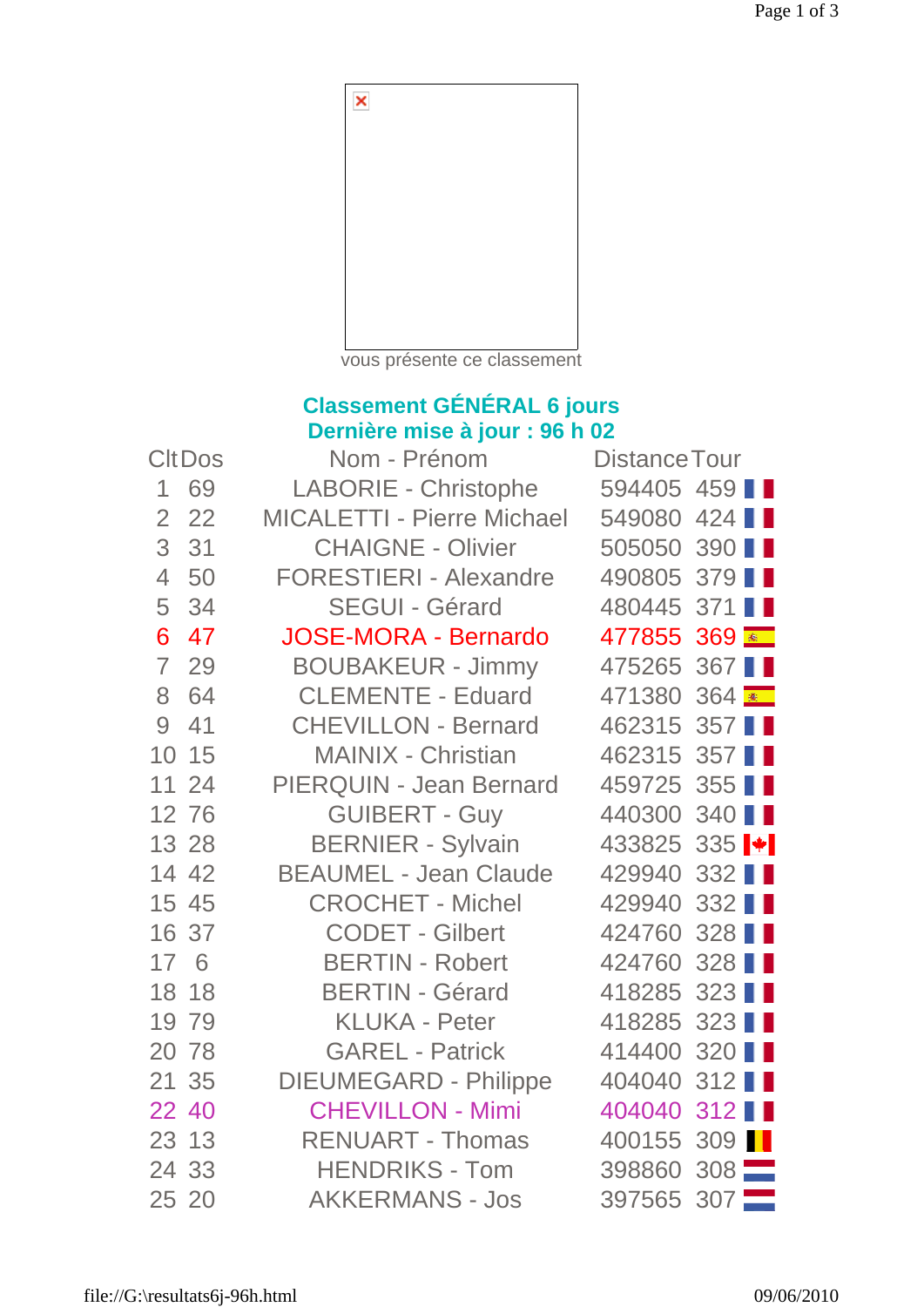| 26 73 | <b>ARZEL - Jean Claude</b>        | 394975 305                       |     |
|-------|-----------------------------------|----------------------------------|-----|
| 27 56 | <b>GRASSI - Alain</b>             | 388500 300 ■                     |     |
| 28 71 | <b>JAGER - Ruth</b>               | 383320 296                       |     |
| 29 30 | <b>BOGEVIG - Peter</b>            | 382025 295                       |     |
| 30 16 | <b>DOUMONT - Bernard</b>          | 378140 292                       |     |
| 31 9  | <b>CORREDOR - Floreal</b>         | 375550 290                       |     |
| 32 26 | <b>CHOMONT - Guy</b>              | 374255 289                       |     |
| 33 36 | <b>RODRIGUEZ SIBAJA - Bernabe</b> | 374255 289                       |     |
| 34 11 | <b>BETAILLE - Roger</b>           | 371665 287                       |     |
| 35 54 | <b>BEAUVAIS - Anne</b>            | 362600 280                       |     |
| 36 32 | <b>GOUIN - Michel</b>             | 362600 280 $\blacktriangleright$ |     |
| 37 52 | <b>CALVO - Jean Charles</b>       | 360010 278                       |     |
| 38 51 | <b>SAUTEREAU - Christian</b>      | 357420 276                       |     |
| 39 48 | <b>EMONIERE - Philippe</b>        | 357420 276                       |     |
| 40 43 | <b>MELENDEZ PEREZ - Alberto</b>   | 354830 274                       |     |
| 41 59 | <b>JEANNIN - Christian</b>        | 353535 273                       |     |
| 42 38 | <b>VAN GEENE - Regina</b>         | 348355 269                       |     |
| 43 65 | <b>FRANC - Philip</b>             | 344470 266                       |     |
| 44 14 | VELLY - Christian                 | 341880 264                       |     |
| 45 72 | THIEBAULT - Jean                  | 341880                           | 264 |
| 46 5  | <b>SIMONS - Marie Jeanne</b>      | 339290 262                       |     |
| 47 10 | <b>ARPAILLANGE - Didier</b>       | 336700 260                       |     |
| 48 7  | <b>SORENSEN - Richard Stanley</b> | 336700 260                       |     |
| 49 49 | <b>COMTE - Pascal</b>             | 335405 259                       |     |
| 50 57 | <b>WHECLER - Frédéric</b>         | 331520 256                       |     |
| 51 39 | <b>MARTINEZ - Alain</b>           | 331520 256                       |     |
| 52 67 | <b>DUMONCEAU - Yannick</b>        | 323750 250                       |     |
| 53 75 | <b>VIGUIE - Jean Philippe</b>     | 322455 249                       |     |
| 54 3  | <b>FLAMENT - Jacques</b>          | 321160 248                       |     |
| 55 4  | <b>PERON - Pascal</b>             | 314685 243                       |     |
| 56 17 | <b>WOILLOT - Olivier</b>          | 312095 241                       |     |
| 57 70 | <b>LHERITIER - Michel</b>         | 299145 231                       |     |
| 58 80 | <b>CASPER - Alain</b>             | 299145 231                       |     |
| 59 23 | <b>ESPINO - José Roberto</b>      | 296555 229                       |     |
| 60 44 | <b>ISMAILI - Anisse</b>           | 283605 219 *                     |     |
| 61 63 | <b>LEBRUN - Thierry</b>           | 282310 218                       |     |
| 62 60 | <b>MICHEL - Patrick</b>           | 281015 217                       |     |
| 63 53 | LIENARD - Philippe                | 270655 209                       |     |